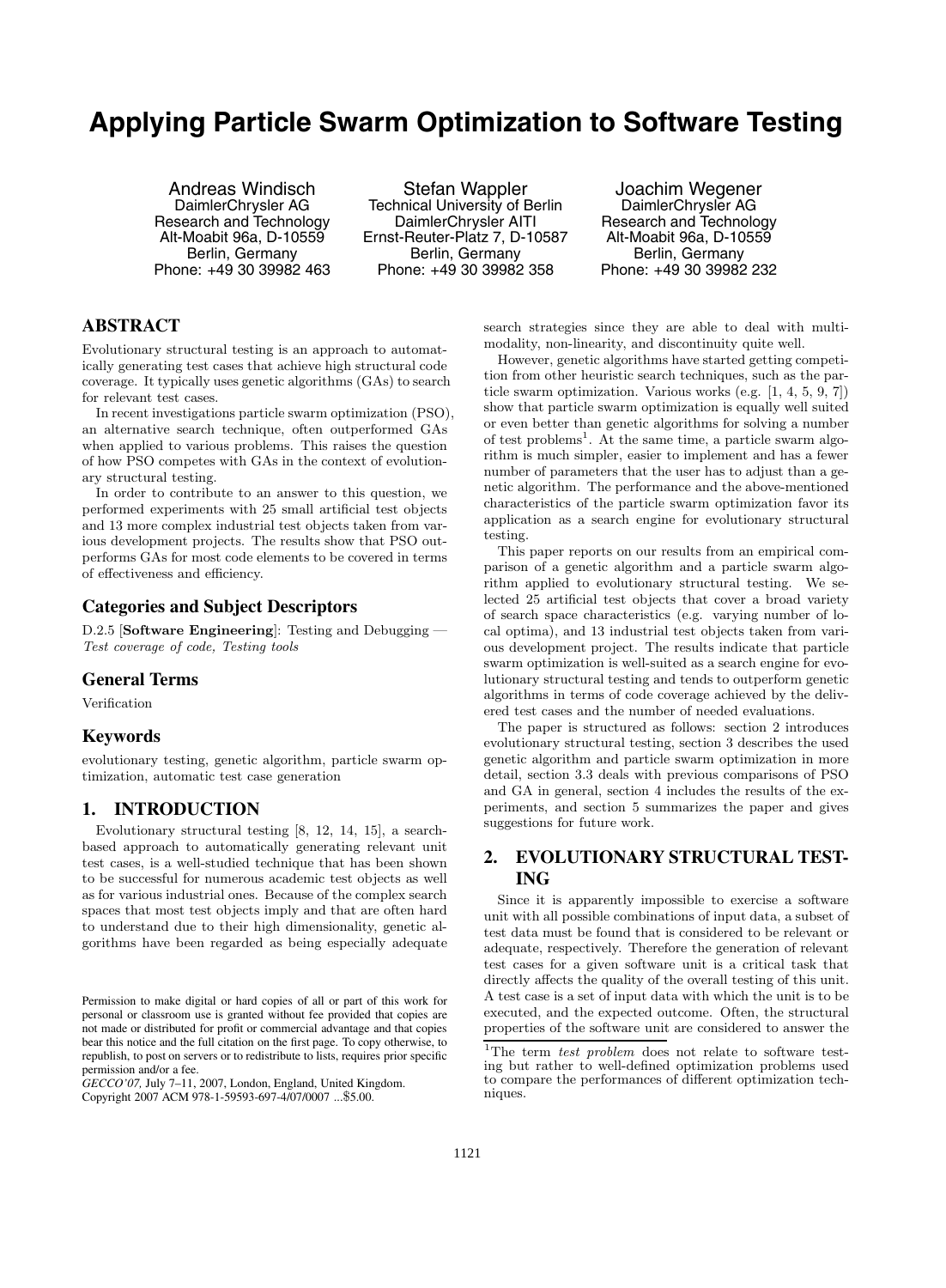question as to what relevant test cases are. For instance, a set of test cases that lead to the execution of each statement of the software unit under test are said to be adequate with respect to statement coverage. Branch coverage, another coverage criterion requiring all branches of the control flow graph of the unit under test to be traversed, is demanded by various industrial testing standards and guidelines.

In general, the process of test case generation is timeconsuming and error-prone when done manually. Evolutionary structural testing (EST) [15, 8, 12, 14], an automatic test case generation technique, has been developed in order to provide relief. EST interprets the task of test case generation as an optimization problem and tries to solve it using a search technique, i.e. a genetic algorithm. A genetic algorithm is a meta-heuristic optimization technique, which is dealt with in more detail in section 3.1. It requires a *fitness function* to be provided, which is used to assess the ability of a particular solution to solve the given optimization problem. Depending on the selected coverage criterion, the source code under test is partitioned into single test goals that have to be optimized separately. In the context of EST, the construction of fitness functions using the two distance metrics *approximation level* and *branch distance* has proven of value [14]. The approximation level relates to the control flow graph of the unit under test. It corresponds to the number of critical branches that are in between the problem node and the target (where the target is the code element to be covered and the problem node is the node at which execution diverges down a branch that makes it impossible to reach the target). Branch distance relates to the condition assigned to the problem node. It expresses how "close" the evaluation of this condition is to delivering the boolean result necessary for reaching the target node.

# **3. APPLIED SEARCH TECHNIQUES**

This section describes both search techniques to be compared, namely genetic search and particle swarm optimization. Section 3.1 and 3.2 characterize both strategies in detail whereas section 3.3 summarizes previous comparisons and their results.

#### **3.1 Genetic Search**

Genetic search, carried out by a genetic algorithm, is a meta-heuristic optimization technique that mimics the principles of the Darwinian theory of biological evolution. Its adequacy for solving non-linear, multi-modal, and discontinuous optimization problems has drawn the attention of many researchers and practitioners during the last decades.

A genetic algorithm works with a set of potential solutions for the given optimization problem. Through multiple modifications applied iteratively to the current set of solutions, better solutions and finally an optimum solution is supposed to be found. These modifications include *crossover* and *mutation*. While crossover generates new offspring solutions by combining multiple existing solutions, mutation randomly changes parts of an existing solution to yield a new one. The selection of candidate solutions that should undergo crossover and mutation is based on their *fitness*. The fitness of a solution is its ability to solve the optimization problem at hand; it is calculated using the *fitness function*. This function is problem-specific; its suitability essentially contributes to the success and performance of the optimization process. Figure 1 shows the main workflow of a genetic



**Figure 1: Workflow of a genetic algorithm**

algorithm. The evaluation of the new candidate solutions comprises the calculation of the fitness values. The algorithm terminates if either an optimum solution is found or other predefined termination criteria apply, e.g. a maximum number of iterations has been reached.

## **3.2 Particle Swarm Optimization**

In comparison with genetic search, the particle swarm optimization is a relatively recent optimization technique of the swarm intelligence paradigm. It was first introduced in 1995 by Kennedy and Eberhart [10, 2]. Inspired by social metaphors of behavior and swarm theory, simple methods were developed for efficiently optimizing non-linear mathematical functions. PSO simulates swarms such as herds of animals, flocks of birds or schools of fish.

Similar to genetic search, the system is initialized with a population of random solutions, called particles. Each particle maintains its own current position, its present velocity and its personal best position explored so far. The swarm is also aware of the global best position achieved by all its members. The iterative appliance of update rules leads to a stochastic manipulation of velocities and flying courses. During the process of optimization the particles explore the D-dimensional space, whereas their trajectories can probably depend both on their personal experiences, on those of their neighbors and the whole swarm, respectively. This leads to further explorations of regions that turned out to be profitable. The best previous position of particle  $i$  is denoted by pbest*i*, the best previous position of the entire population is called gbest.

Figure 2 shows the general workflow of a PSO-algorithm. The termination criterion can be either a specific fitness value, the achievement of a maximum number of iterations or the general convergence of the swarm itself.

Since its first presentation, many improvements and extensions have been worked out to improve the algorithm in various ways and have provided promising results for the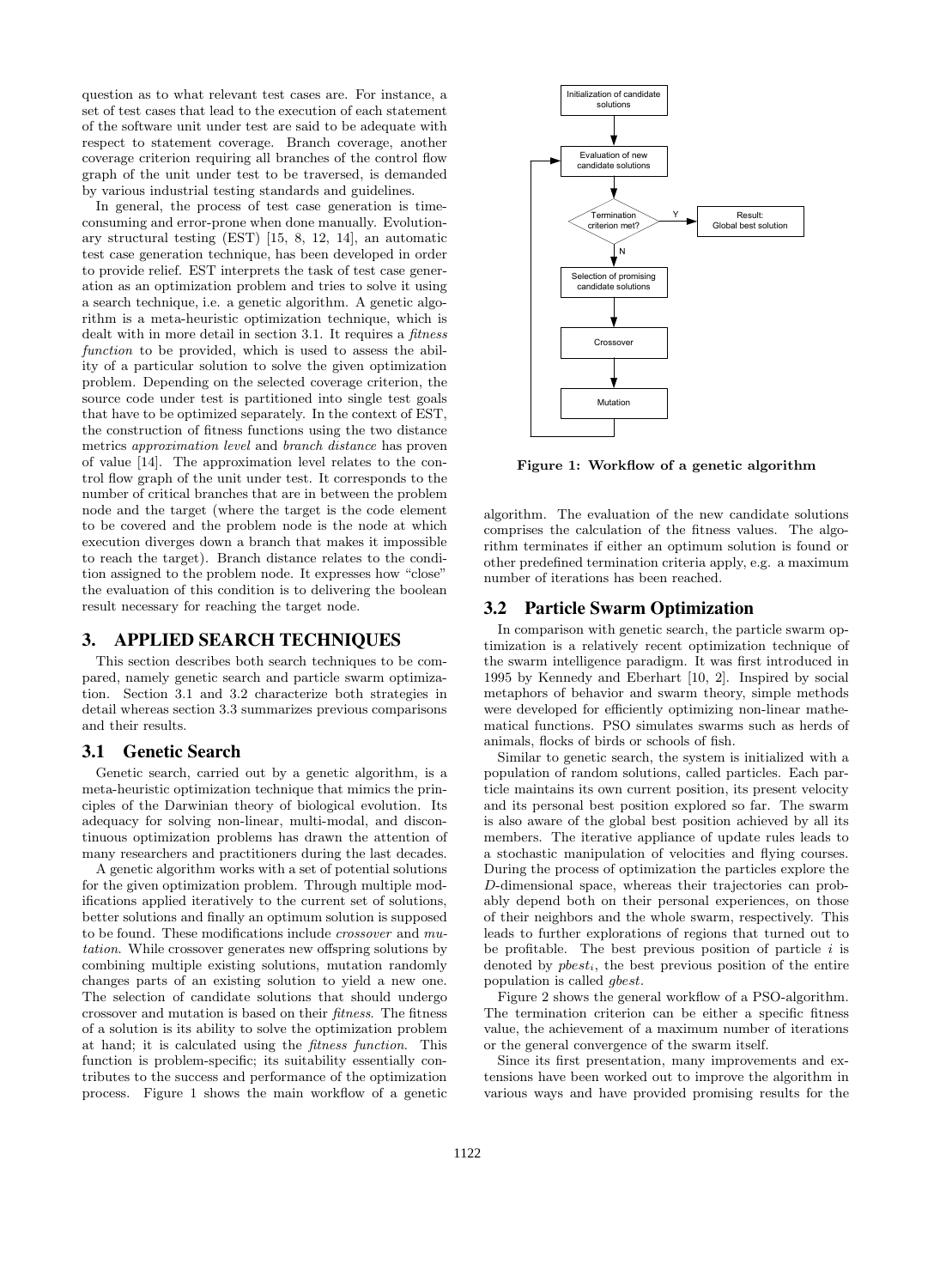

**Figure 2: Workflow of a PSO algorithm**

optimization of well-known test functions. A novel and auspicious approach is the *Comprehensive Learning Particle Swarm Optimizer* [11] (CL-PSO). It applies a new learningstrategy, where each particle learns from different neighbors for each dimension separately dependent on its assigned learning rate  $P_{c_i}$ . This happens until the particle does not achieve any further improvements for a specific number of iterations called the refreshing gap  $m$ ; finally yielding a reassignment of particles.

The mentioned learning-rate  $P_{\mathcal{C}_i}$  of particle i is a probability lying between 0.05 and 0.5, determining whether particle i learns from its own or another particle's *pbest* for the current dimension. This probability is assigned to each particle during initialization and remains unchanged for assuring the particle's diverse levels of exploration and exploitation abilities. If the considered dimension is to be learned from another particle's pbest, this particle will be appointed in a tournament selection manner: two particles are randomly chosen and the better one is selected. This is done for each dimension d and the resulting list of particles  $f_i(d)$  is used in the following velocity update rule for time step  $t$ :

$$
v_i^d(t) \leftarrow \omega \cdot v_i^d(t-1) + c \cdot r_i^d \cdot (pbest_{f_i(d)}^d(t-1) - x_i^d(t-1)) \tag{1}
$$

where the *D*-dimensional vectors  $x_i = (x_i^1, ..., x_i^d, ..., x_i^D)^{\top}$ <br>and  $v_i = (v_i^1, ..., v_i^d, ..., v_i^D)^{\top}$ , with  $x_i^d \in [l b^d, u b^d]$ ,  $v_i^d \in$  $\left[-V_{max}^d, V_{max}^d\right], d \in [1, D]$  represent the position and velocity of particle i. lb*<sup>d</sup>*, ub*<sup>d</sup>* describe dth dimension's lower and upper bounds whereas  $V_{max}^d$  defines its respective maximum and minimum velocity. Accordingly,  $pbest_{f_i(d)}^d$  is the personal best position found by the particle assigned for dimension d. The inertia weight  $\omega$  controls the impact of the previous history on the new velocity. c is an acceleration coefficient weighting the influence of the cognitive and social component respectively in proportion to ith particle's present momentum. Finally,  $r_i^{\bar{d}}$  is a uniformly distributed random variable in the range of  $[0, 1]$  for dimension d.

The fitness of a particle often depends on all D parame-

ters. Hence a particle close to the optimum in some dimensions can probably be evaluated with a poor fitness when processed by the original PSO version, due to the poor solutions of the remaining dimensions. This is counteracted by the learning strategy presented in [11], which consequently enables higher quality solutions to be located. It was shown that CL-PSO in comparison to some other PSO variants yields significantly better solutions for multi-modal problems.

Owing to this, we chose CL-PSO as PSO variant for the upcoming comparison; its detailed configuration is shown in section 4.2.

#### **3.3 Comparison of GA and PSO**

Genetic algorithms have been popular because of the parallel nature of their search and essentially because of their ability to effectively solve non-linear, multi-modal problems. They can handle both discrete and continuous variables without requiring gradient information. In comparison, PSO is well-known for its easy implementation, its computational inexpensiveness and its fast convergence to optimal areas of the solution space. Although it yields its best performance on continuous-valued problems, it can also handle discrete variables after slight modifications.

Many researchers have compared both optimization techniques over the last years. Hodgson [5] compared them by applying them to the atomic cluster optimization problem. The task consists of minimizing a highly multi-modal energy function of clusters of atoms. His calculations show PSO to be noticeably superior to both a generic GA and a purpose-built problem-specific GA. Clow and White [1] compared both techniques by using them to train artificial neural networks used to control virtual racecars. Due to the continuousness of the neural weights being optimized, PSO turned out to be superior to GA for all accomplished tests yielding a higher and much faster growing mean fitness. Hassan, Cohanim and De Weck [4] compared both techniques with a set of eight well-known optimization benchmark test problems, and concluded that PSO was equally effective and more efficient in general. Nevertheless, the superiority of PSO turned out to be problem-dependent. The difference in computational efficiency was found to be greater when the search strategies were used to solve unconstrained problems with continuous variables and less when they were applied to constrained continuous or discrete variables. Jones [9] also compared both approaches by letting them identify two mathematical model parameters. Although he noted that both approaches were equally effective, he concluded that GA outperformed PSO with regard to efficiency. However, attention should be paid to Jones' PSO variant, as it used the same random variables for all dimensions during one velocity update - which turned out to perform worse than using different variables for each dimension as proposed originally. This could be the reason for the poor results for PSO presented by Jones. Horák, Chmela, Oliva and Raida [7] analyzed the abilities of PSO and GA to optimize dual-band planar antennas for mobile communication applications. They found that PSO was able to obtain slightly better results than GA, but that PSO took more cpu-time.

The higher effectiveness and efficiency generally ascribed to PSO leads to the hypothesis that it will improve evolutionary structural testing, too.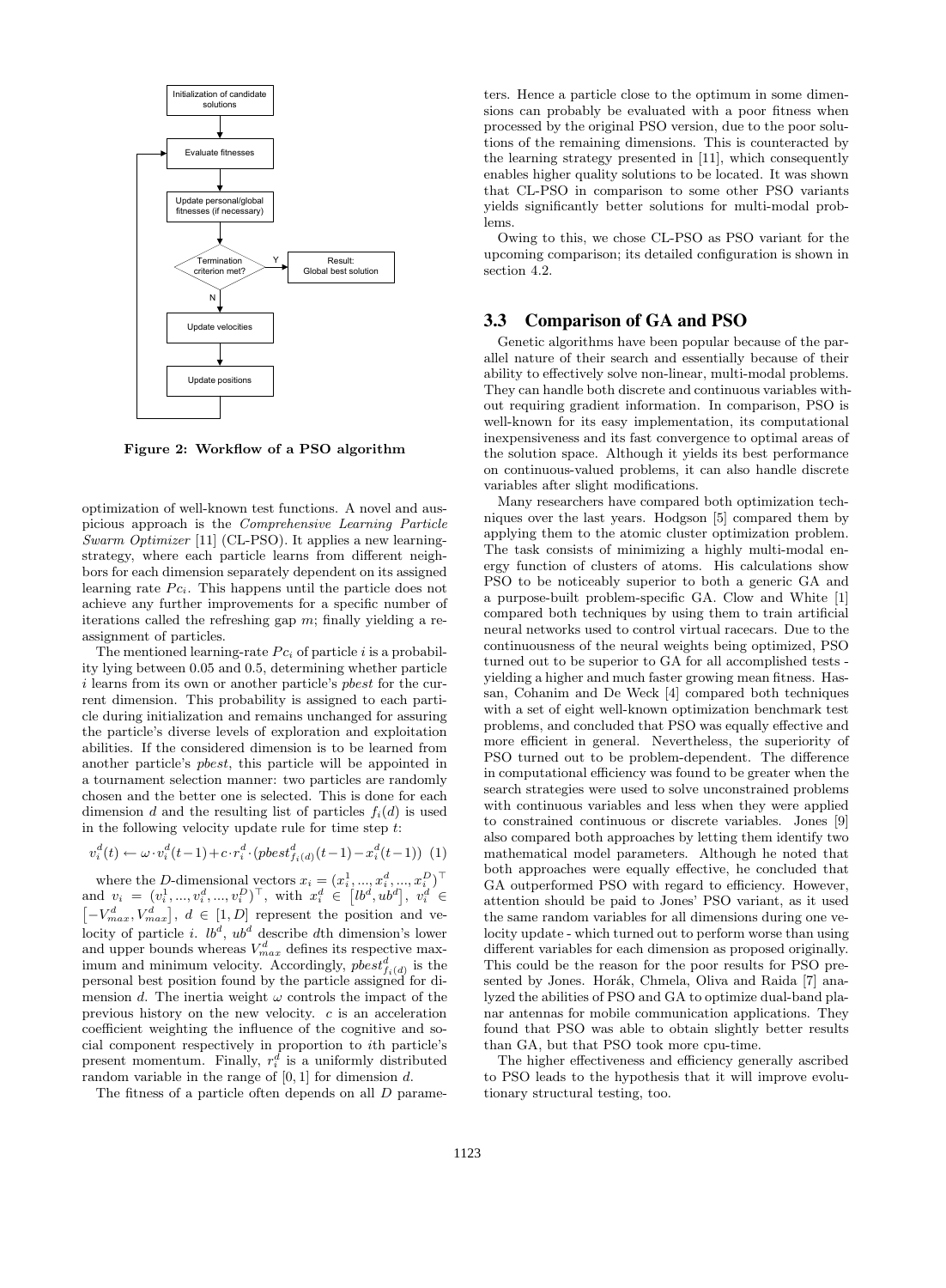# **4. EMPIRICAL COMPARISON**

This section describes the experimental setup and the achieved results. Sections 4.1 and 4.2 describe the test system used to realize evolutionary structural testing and the configuration of both search engines to be compared, respectively. Section 4.3 provides some insight into the test objects used and section 4.4 presents the obtained results.

## **4.1 Test System**

Over the last years, DaimlerChrysler has developed a test system that implements the ideas of evolutionary structural testing [14]. Figure 3 shows a high-level view of the structure of this system. The inputs to this system are the source



**Figure 3: Abstract view of test system structure**

code under test (including the main module, all required header files and dependent modules) and the interface settings. These settings describe which function to test and which value ranges to use for the input variables. For instance, binary signal variables represented by an integer input variable in the source code might be restricted to the values  $\{0, 1\}$ . The output of the test system is a set of test cases that are intended to achieve a high structural coverage of the given source code. At the moment, the coverage metrics statement coverage, branch coverage, and two versions of condition coverage are implemented and selectable by the user.

The test system consists of the three major components Test Preparer, Test Control, and a search engine. Test Preparer analyzes the given source code and adds the instrumentation statements. These statements are necessary to comprehend the execution flow taken when executing the function under test with a particular set of input values. It also compiles and links the instrumented source code. Additionally, it provides descriptive metadata for the test object, such as the interface specification and the control flow graph. Test Control takes the instrumented test object and performs individual optimizations for each code element to be covered (e.g. in the case of branch coverage, it runs an optimization for each branch of the control flow graph of the function under test). An optimization consists of the following steps: Initially, the interface of the function under test (the input variables) is reported to the search engine in order to generate test inputs that correspond to the functional interface. Afterwards, the search engine provides a set of test inputs. Test Control executes the function under test using the provided inputs and calculates the fitness values based on the produced execution flow. Then, it reports the fitness values to the search engine and waits for the next set of test inputs unless a test input is found that covers the code element under question or another termination criterion applies. These steps are repeated for each test goal. Finally, Test Control creates a final set of test cases that are delivered to the user.

The test system has normally been configured to use the Genetic and Evolutionary Algorithms Toobox (GEATbx) [3] as a search engine. For our experiments, we developed a new toolbox that implements the PSO algorithms mentioned in section 3.2 and provides the same interface as the GEATbx. Hence, the test system can easily switch between the two different search engines.

## **4.2 Configuration of the search algorithms**

Except for two slight modifications described below, we used CL-PSO with all variables set to the values suggested in [11]. The configuration is shown in table 1. The men-

| Parameter                                      | Value                          |
|------------------------------------------------|--------------------------------|
| No. of particles                               | 40                             |
| Inertia weight $\omega$                        | Lin. decreased: $0.9$ to $0.4$ |
| $\overline{\text{Acceleration coefficient}}$ c | 1.49445                        |
| Velocity bound $V_{max}^d$                     | $(ub^d - lb^d)/2$              |
| Refreshing gap $m$                             |                                |
| Boundary condition                             | Damping walls                  |
| Termination                                    | 1200 iterations                |

**Table 1: PSO settings**

tioned modifications concern the ability to both handle discrete variables and a changed search bounds condition. The former is solved by simply rounding potential solutions to the nearest integer number when the variables being investigated are discrete. CL-PSO originally uses a boundary condition known as *invisible walls* [13], meaning that the particles are allowed to exceed the borders, but their fitness will solely be calculated and updated if they are within the range. However our experiments with different boundary conditions have shown that this behavior can lead to a sustained and undesired non-observance of particles in some particular cases. Other conditions such as *absorbing* and *reflecting walls* [13] proved to be more or less appropriate depending on the problem. Accordingly, we decided to use the *damping walls* approach proposed by Huang and Mohan [6], realizing a composition of both *absorbing* and *reflecting walls* by stochastically reducing the momentum during reflection of particles on the imaginary boundary walls back to the search space.

Table 2 shows the settings used for the experiments that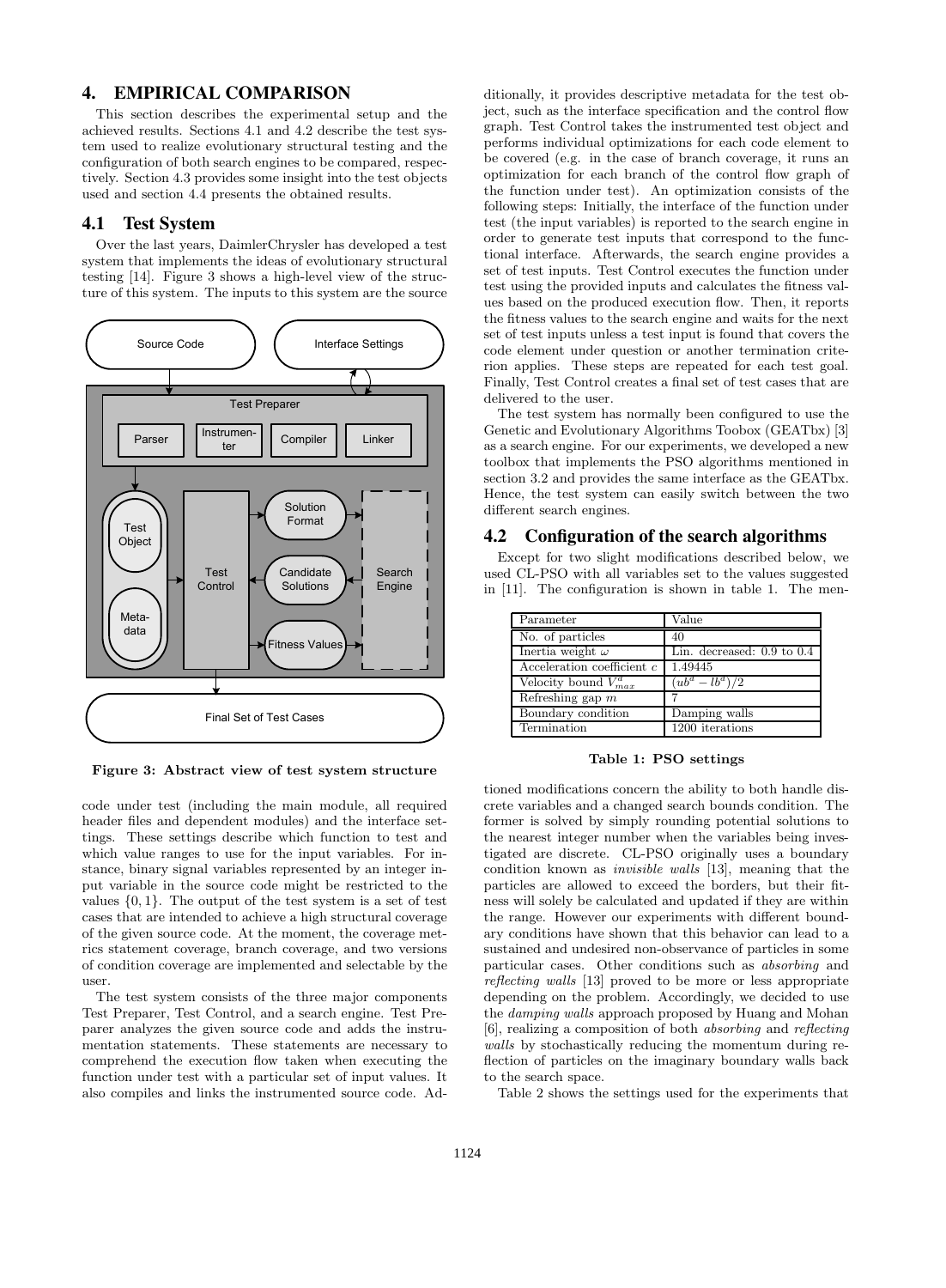applied the GA as search engine. These settings have emerged over the last few years by experimentation with numerous different industrial test objects. The first 3 rows indicate

| parameter       |                | value               |
|-----------------|----------------|---------------------|
| subpopulations  | number         | 6                   |
|                 | size           | 40 individuals each |
| competition     | interval       | 10                  |
|                 | rate           | 0.1                 |
|                 | min. size      | 10                  |
| migration       | topology       | complete net        |
|                 | interval       | 13                  |
|                 | rate           | 0.1                 |
| selection       | name           | stochastic univer-  |
|                 |                | sal sampling        |
|                 | pressure       | 1.7                 |
|                 | generation gap | 0.9                 |
| crossover       | type           | discrete            |
|                 | rate           | 1.0                 |
| mutation        | type           | real number         |
|                 | precision      | 17                  |
| mutation ranges | subpop. $#1$   | 0.1                 |
|                 | subpop. $#2$   | 0.01                |
|                 | subpop. $#3$   | 0.001               |
|                 | subpop. $#4$   | 0.0001              |
|                 | subpop. $#5$   | 0.00001             |
|                 | subpop. $#6$   | 0.000001            |
| reinsertion     | type           | fitness-based       |
| termination     | generations    | 200                 |

**Table 2: GA settings**

that the GA implements a regional model with 6 subpopulations. Due to the different mutation rates per subpopulation, some subpopulations might be more successful than others. Competition among these subpopulations means that more successful subpopulations receive individuals from less successful ones during the search. Regardless of competition, the best individuals are exchanged among the subpopulations each 13 generations via migration.

We decided to use branch coverage for the coverage criterion since its relevance is widely accepted and enforced by various industrial quality standards. Branch coverage measures the number of branches of the control flow graph of the function under test that are traversed when the generated test cases are executed. For the purpose of test case generation, each branch becomes an individual test goal for which an individual optimization is carried out.

In order to acquire results with sufficient statistical significance, all experiments for both GA and PSO were repeated 30 times.

#### **4.3 Test Objects**

A total of 25 small artificial test objects have been created that feature different grades of complexity. They differ in both the number and type of parameters and the number of local optima. The local optima relate to the search space of the most difficult test goal that each test object exhibits. Each test object has one condition that needs to be satisfied - in the context of branch coverage in order to successfully traverse its path of the corresponding control flow graph. In this context, one branch is typically easy to be covered without requiring an optimization while its sibling branch is relatively hard to be covered and requires an optimization.

The characteristics of the test objects are shown in table

3. Column *vars* shows the number of input parameters the

| test object | vars                    | local opt.       | boolean     | integer     | double      |
|-------------|-------------------------|------------------|-------------|-------------|-------------|
| f01         | $\overline{1}$          | $\boldsymbol{0}$ | $\mathbf x$ |             |             |
| f02         | $\overline{1}$          | $\boldsymbol{0}$ |             | X           |             |
| f03         | $\mathbf{1}$            | $\boldsymbol{0}$ |             |             | X           |
| f04         | $\overline{1}$          | $\mathbf{1}$     | $\mathbf x$ |             |             |
| f05         | $\mathbf{1}$            | $\mathbf{1}$     |             | X           |             |
| f06         | $\mathbf{1}$            | $\mathbf{1}$     |             |             | X           |
| f07         | $\mathbf{1}$            | $\overline{4}$   |             | X           |             |
| f08         | $\,1$                   | $\overline{4}$   |             |             | $\bf{x}$    |
| f09         | $\overline{\mathbf{c}}$ | $\boldsymbol{0}$ | X           |             |             |
| f10         | $\overline{c}$          | $\overline{0}$   |             | X           |             |
| f11         | $2\ 2\ 3\ 3\ 3\ 3\ 3$   | $\boldsymbol{0}$ |             |             | X           |
| f12         |                         | 24               |             | X           | $\mathbf x$ |
| f13         |                         | $\boldsymbol{0}$ | $\mathbf x$ |             |             |
| f14         |                         | $\boldsymbol{0}$ |             | X           |             |
| f15         |                         | $\boldsymbol{0}$ |             |             | X           |
| f16         |                         | $\overline{0}$   | X           | $\mathbf x$ | $\mathbf x$ |
| f17         |                         | 49               | X           | $\bf x$     | X           |
| f18         | $\overline{6}$          | $\boldsymbol{0}$ | $\mathbf x$ |             |             |
| f19         | $\sqrt{6}$              | $\boldsymbol{0}$ |             | X           |             |
| f20         | $\,$ 6 $\,$             | $\boldsymbol{0}$ |             |             | X           |
| f21         | $\,6$                   | $\boldsymbol{0}$ | X           | $\mathbf x$ | $\bar{x}$   |
| f22         | 12                      | $\boldsymbol{0}$ | X           |             |             |
| f23         | 12                      | $\boldsymbol{0}$ |             | X           |             |
| f24         | 12                      | $\overline{0}$   |             |             | X           |
| f25         | 12                      | $\overline{0}$   | X           | X           | $\bar{x}$   |

**Table 3: Artificial test objects**

test object possesses and that are to be optimized. *Local opt.* shows the number of local optima of the search space. Column *boolean*, *integer* and *double* indicate the types of parameter. For example, *f12* is a function with two parameters (one of type integer and one of type double), constructed to realize the fitness landscape shown in figure 4. It features a total of 24 local optima around the global one in position  $(0, 0)$ . Double valued parameters were limited to the range [−10e6, 10e6] to minimize the huge search space.



**Figure 4: Fitness landscape of true branch of test object f12**

Our assortment of industrial test objects is shown in table 4. These functions are taken for example from current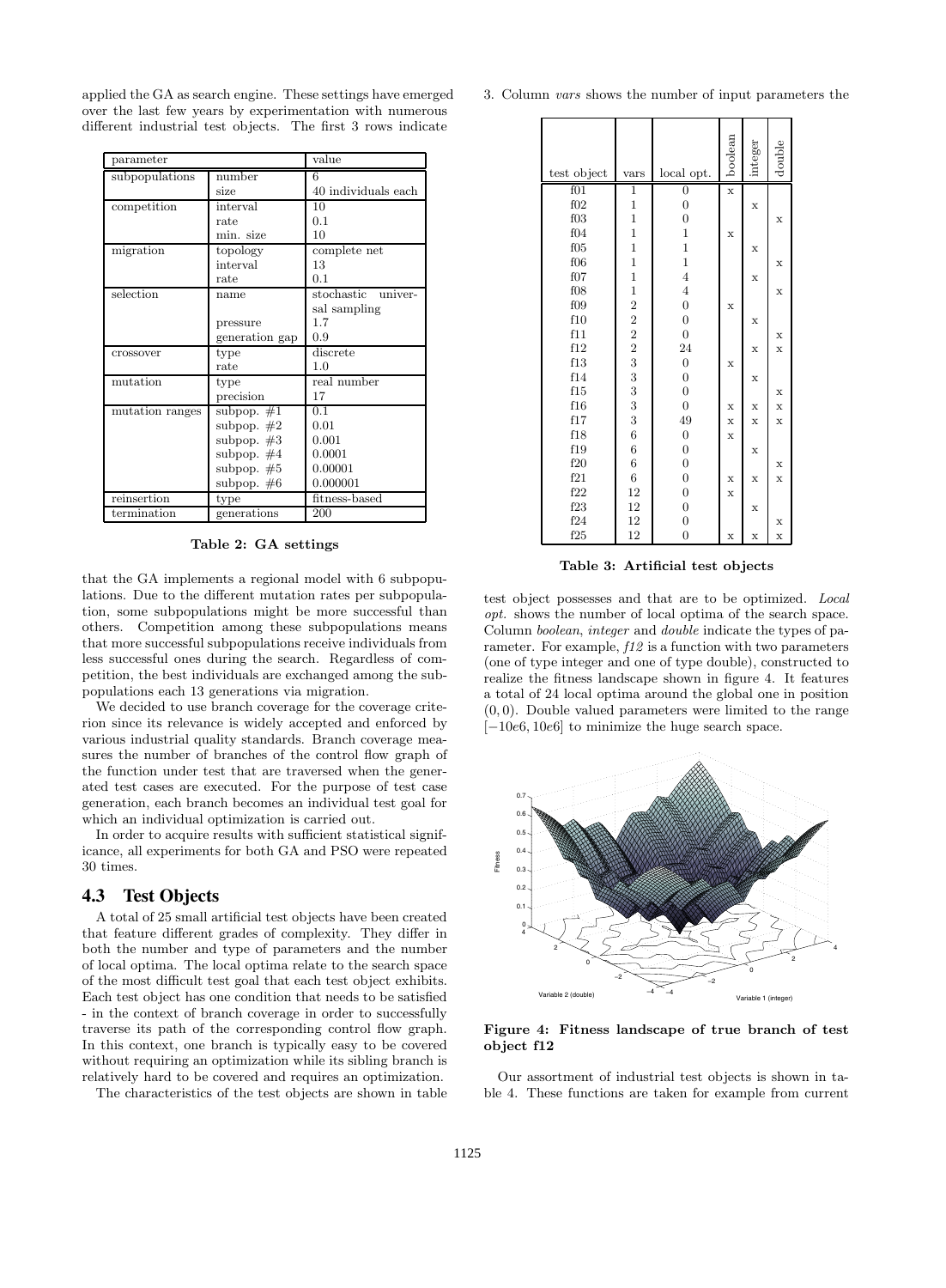| Test object / Function | Lines<br>of code | No. of<br>branches | variables<br>6f<br>ρ. |
|------------------------|------------------|--------------------|-----------------------|
| BrakeAssistant1        | 405              | 108                | 33                    |
| BrakeAssistant2        | 405              | 108                | 33                    |
| ClassifyTriangle       | 36               | 26                 | 8                     |
| De-icer1               | 171              | 56                 | 12                    |
| $De-icer2$             | 79               | 18                 | 12                    |
| EmergencyBrake         | 202              | 62                 | 31                    |
| <b>ICCD</b> eterminer  | 60               | 30                 | 7                     |
| LogicModule            | 259              | 70                 | 38                    |
| Multimedia             | 861              | 264                | 66                    |
| Preprocessor           | 990              | 92                 | 33                    |
| PrototypingTool        | 232              | 46                 | 135                   |
| Reaction               | 310              | 96                 | 776                   |
| Warning                | 404              | 100                | 13                    |

**Table 4: Industrial test objects**

Mercedes and Chrysler development projects. They differ in complexity with regards to code length and both the numbers and types of variables. Both *BrakeAssistant1* and *BrakeAssistant2* are used for brake coordination in the brake assist system, whereas *ClassifyTriangle* is an often used test function, that performs a classification of triangles based on their side lengths. *De-icer1* and *De-icer2* are both intended to control the windshield defroster heating units. *EmergencyBrake* is a part of an emergency brake system. *ICCDeterminer* determines the reasons why the cruise control of the vehicle could not be activated. *LogicModule* is used for the definition of the current operational mode of the engine and *Multimedia* for the handling of peripheral equipment. *Preprocessor* realizes parts of the object preprocessing required for situation analysis, and *PrototypingTool* controls the interaction of new code with a prototype of the engine for testing purposes. *Reaction* supervises possible system modes and determines the expected reaction on emerging failures, and *Warning* manages warnings that occur.

#### **4.4 Results**

The convergence characteristics of the artificial test objects are shown in figure 5. The results for the test objects *f01*, *f04*, *f09*, *f13*, *f18* and *f22* have been omitted. These test objects exclusively use boolean variables and both GA and PSO found optimum solutions during initialization.

Considering the functions that use several parameters of the same type (functions *f02*, *f10*, *f14*, *f19* and *f23* for type integer and functions *f03*, *f11*, *f15*, *f20* and *f24* for type double), it becomes obvious that both techniques need more time with the more parameters there are. An analysis of these results in detail reveals that GA was unable to reach the desired global optimum within the given number of fitness function evaluations when it had to optimize more than one parameter. In contrast, PSO reached it when optimizing one, two and three parameters, regardless of the parameter type. Although both algorithms were unable to converge successfully when optimizing six or twelve parameters, PSO reached better solutions using the same number of iterations. The inclusion of artificially constructed local optima (functions *f05*, *f06*, *f07* and *f08*) yielded similar results.

For the functions that use a mixed parameter set including boolean, integer and double valued parameters (functions *f16*, *f21* and *f25*), PSO outperformed GA in all cases. Either it reached the global optima using less function evaluations or it yielded a better result after the expiration of permitted evaluations. Adding local optima to two simple mixed parameter functions (*f12* and *f17*) resulted in a slightly faster convergence of GA compared to PSO.

In 13 of the 19 cases shown, PSO outperformed GA, while in the remaining 6 cases GA outperformed PSO. However, while the difference is significant in 8 of the 13 cases in which PSO outperformed GA, there is no case in which the superiority of the GA is significant.

In general, GA features a slightly faster convergence for simple functions whereas PSO outperforms GA primarily for complex functions with big search spaces. Additionally, PSO achieved either an equal or a significantly better solution compared to GA for all artificial test objects.

Figure 6 presents the success rates of both GA and PSO for the industrial test objects. Success rate means the relative frequency of a successful optimization (covering test case found), averaged over all test goals (which correspond to the branches) of a test object. The figure shows that PSO was able to find a covering test case for more test goals than GA.



**Figure 6: Experimental results for the effectiveness of GA and PSO regarding the industrial test objects**

Figure 7 summarizes the efficiency of the two optimization strategies for the industrial test objects. It shows the number of fitness function evaluations required for finding a covering test case or for failing - averaged over the test goals of each test object. The figure also shows the estimated standard deviation. In general, GA needed more evaluations



**Figure 7: Experimental results for the efficiency of GA and PSO regarding the industrial test objects**

than PSO for all of the test objects. The smaller estimated standard deviations of the results of PSO indicate that PSO delivers a more reliable result than GA does. The huge standard deviations are due to the averaging over each test goal of the test objects. Some of these test goals were very easy to reach whereas others could not be reached at all or needed more generations or iterations respectively. Although the average number of fitness function evaluations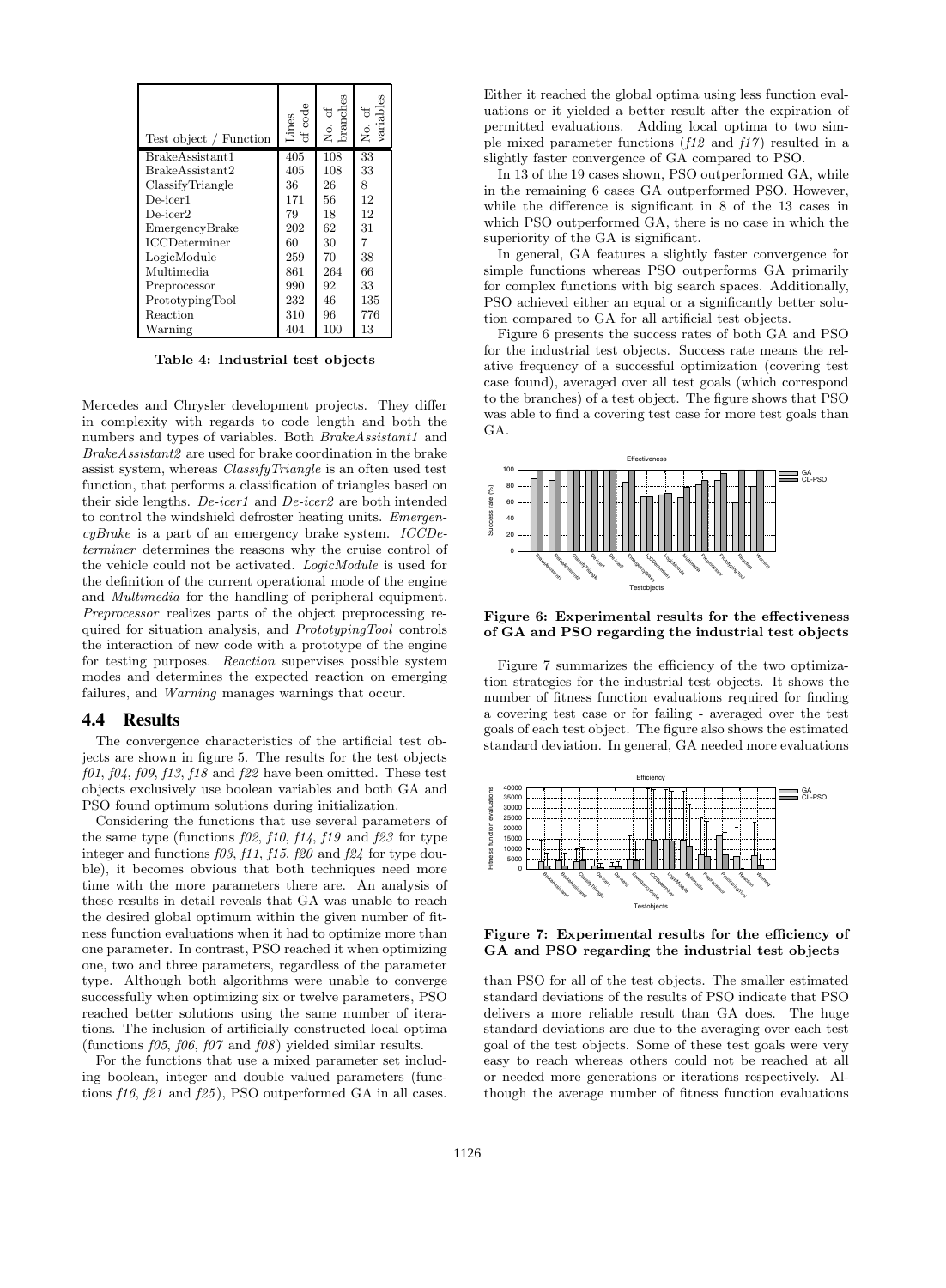

**Figure 5: The convergence characteristics of GA and PSO regarding the artificial test objects: the x-axis shows the number of fitness function evaluations, the y-axis shows the best fitness value. Results are averaged over 30 runs. Note that the range of the y-axis may be different for different charts.**